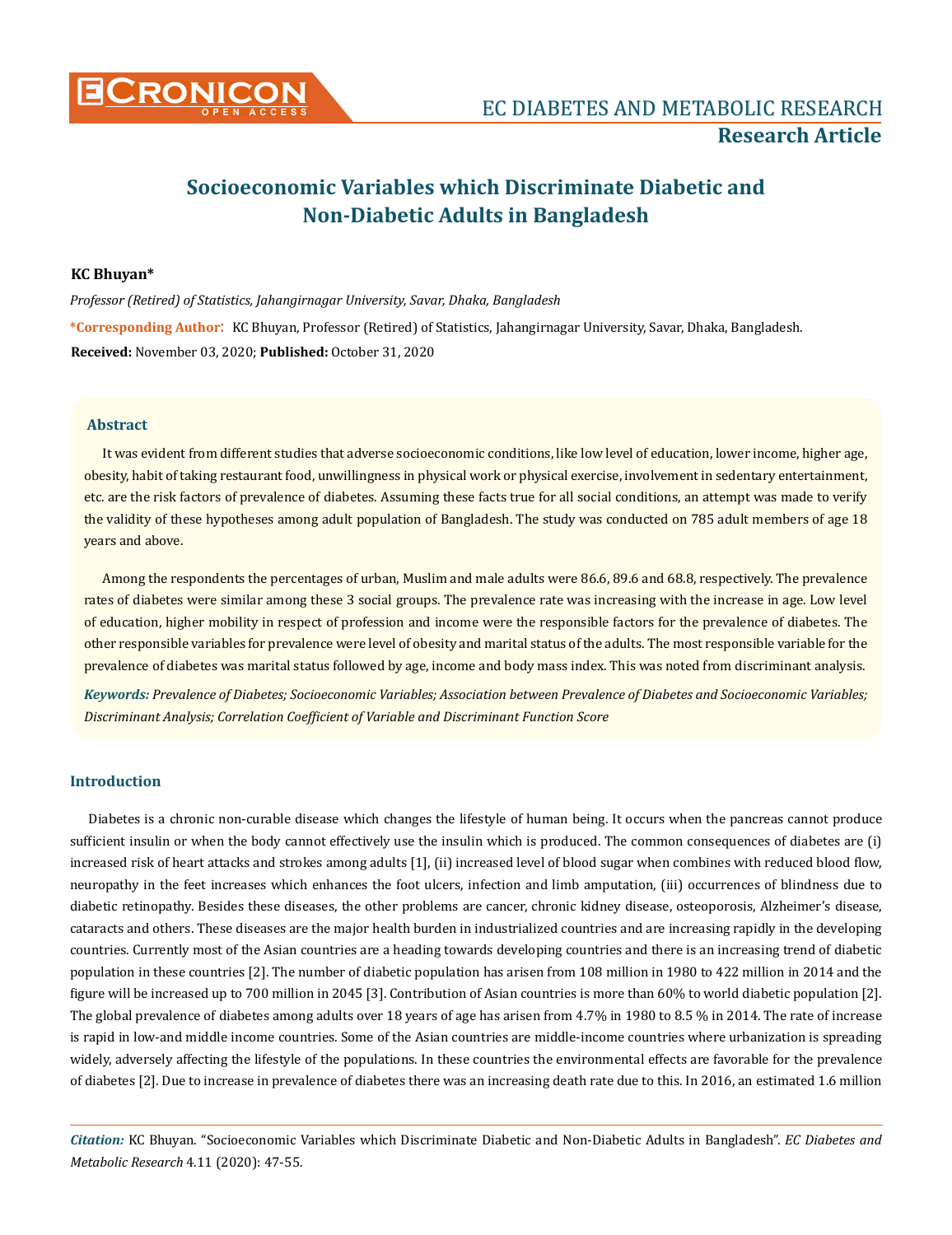deaths were directly caused by diabetes [3]. Another 2.2 million deaths were attributable to high blood glucose in 2012 [4]. The prevalence of diabetes among adults aged 20 - 70 years is expected to rise to 438 million in 2030 [5]. Studies conducted during 1999 to 2009 provided the information that people with more deprived socioeconomic status have greater incidence, more prevalence and higher mortality [6] due to type 2 diabetes.

From the above discussion, it may be concluded that socioeconomic condition is a responsible factor for the risk of prevalence of diabetes. Research from both developed and developing countries [7-11] showed that low level of education [7,12], low income [9,10,13,14], currently married and age 45 years and above [14], obesity [15], habit of taking restaurant food [15], are the risk factors of prevalence of diabetes. Moreover, low exercise, involved in sedentary activities are the risk factors of obesity [16,17]. In another study, it was reported that sex, occupation and type of work were associated with obesity [18]. Again, obesity was associated with prevalence of diabetes [18- 22]. Increasing prevalence of diabetes is associated with socioeconomic status [1,4,6,23-28]. In this paper attempts were made to study the association of different socioeconomic variables with prevalence of diabetes and to detect the most responsible group of variables for the discrimination of diabetic and non- diabetic adults in Bangladesh.

#### **Methodology**

The present analysis was done using the data collected from 785 adults investigated in families of 2 percent randomly selected students of American International University - Bangladesh during the summer semester 2015 - 2016. The selected students were trained and requested to collect information from the adult members of their families through a pre-designed and pre-tested questionnaire. Each questionnaire contained questions related to age, height, weight, gender, marital status, education, occupation, monthly family income, food habit, smoking habit, physical activity, prevalence of any type of non-communicable diseases, treatment of the diseases, etc. Among these variables, some were qualitative in nature. For analytical purpose, all the variables were noted in nominal scores. The investigated units were classified by level of obesity, where level of obesity was decided by the value of body mass index [BMI = weight in kg/(height in meter)<sup>2</sup>; underweight = BMI < 18.5, normal =  $18.5 \leq$  BMI < 23, overweight =  $23 \leq$  BMI <  $27.5$  and obese, if BMI  $\geq$  27.5; [29,30].

The investigated units were classified by the prevalence of diabetes. In a separate study [15], it was reported that there 331 patients of diabetes and another 14 cases were noted who were suffering from diabetes and heart diseases. Thus, the prevalence of diabetes was noted among 345 adults. The other 440 investigated units were either free of diabetes or any non-communicable disease. The association of prevalence of diabetes with any of the socioeconomic variables was studied by chi-square test and significant association was decided if p-value of chi-square statistic ≤ 0.05. The coefficient of contingency was calculated and in some cases the odd ratios were calculated to decide the risk level of prevalence of diabetes for a particular level of socioeconomic variable.

The responsible socioeconomic variable to discriminate between diabetic and non-diabetic adults was detected by discriminant analysis [16,31,32]. One of the component of analysis is the correlation coefficient of discriminant function score and a study variable. The highest correlation coefficient in magnitude indicates the most responsible variable for discrimination.

#### **Results**

Out of 785 respondents the prevalence of diabetes was noted among 43.9 percent of them (Table 1). The percentage of respondents from urban area was 86.6 and prevalence of diabetes was recorded among 43.5 percent of them. There was no significant variation in the prevalence rates between the urban and rural groups of adults ( $\chi^2$  = 0.363, p-value = 0.547). The coefficient of association was 0.022. The odd ratio 0.88 indicated that there was no reason to believe that urban adults were at higher risk of prevalence of diabetes compared to rural adults. Insignificant variation in the prevalence rates were also observed among Muslim (89.6%) and Non-Muslim adults (10.4%) (  $\chi^2$  = 0.213, p-value = 0.645). The coefficient of association between religion and prevalence rate of diabetes was 0.016. The odd ratio 0.90 indicated that no special religious group was at higher risk of prevalence of diabetes. Similar conclusion could be made for the preva-

*Citation:* KC Bhuyan. "Socioeconomic Variables which Discriminate Diabetic and Non-Diabetic Adults in Bangladesh". *EC Diabetes and Metabolic Research* 4.11 (2020): 47-55.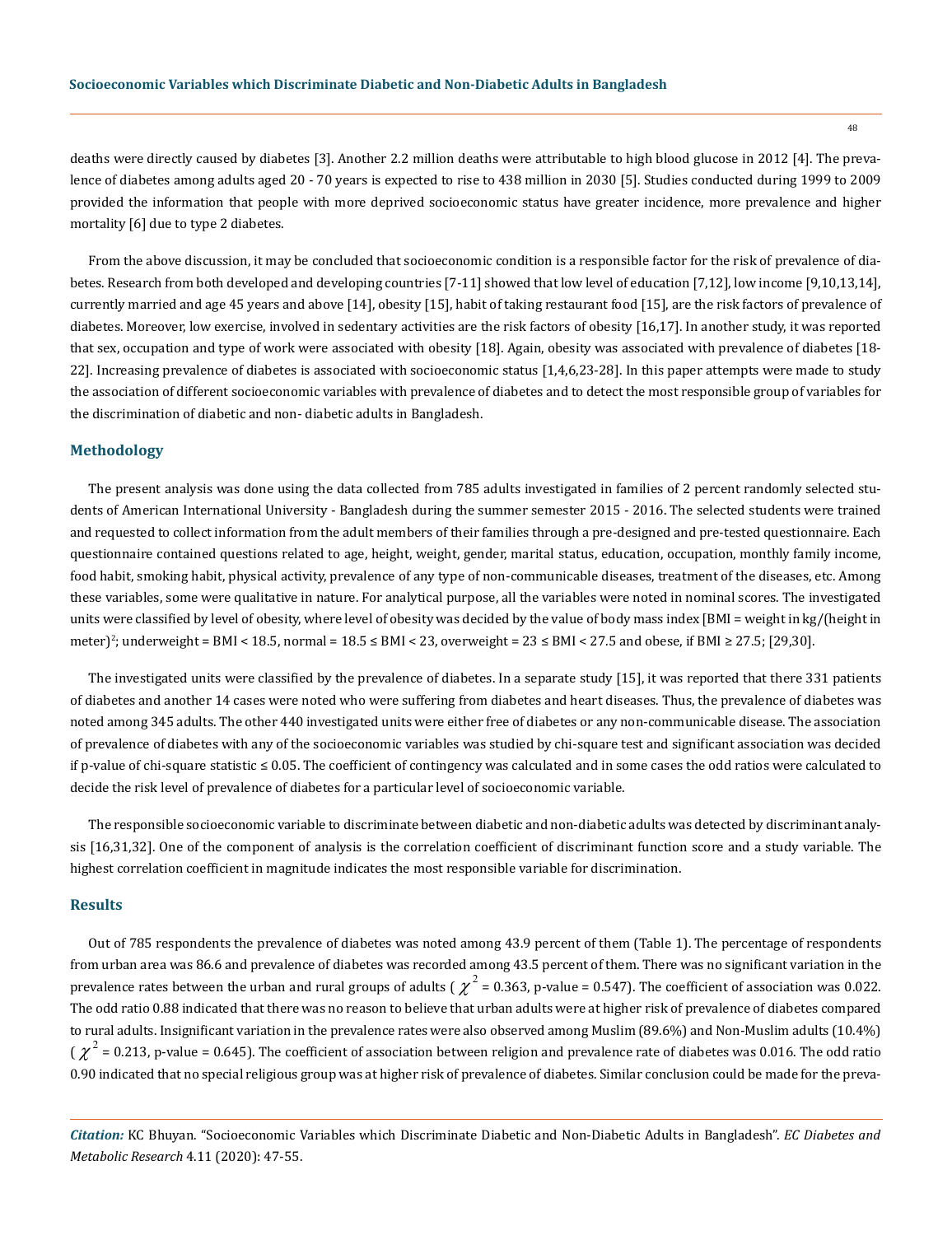lence rates for both males (68.8%) and females (31.2%). In this analysis the chi-square statistic for test of association between gender and prevalence of diabetes was found 1.669 with p - value 0.196. The coefficient of association was 0.046. The odd ratio 0.82 indicated that male and female adults were almost similarly exposed to prevalence of diabetes, though prevalence rate was slightly higher (47.3%) compared to the same among male (42.4%).

|                         | <b>Prevalence of diabetes</b> |            |              |  |
|-------------------------|-------------------------------|------------|--------------|--|
| Socioeconomic variables | <b>Yes</b>                    | <b>No</b>  | <b>Total</b> |  |
| <b>Residence</b>        | Number (%)                    | Number (%) | Number (%)   |  |
| Rural                   | 49 (46.7)                     | 56 (53.3)  |              |  |
| Urban                   | 296 (43.5)                    | 384 (56.5) | 680 (86.6)   |  |
| Total                   | 345 (43.9)                    | 440 (56.1) |              |  |
| Religion                |                               |            |              |  |
| Muslim                  | 307 (43.7)                    | 396 (56.3) | 703 (89.6)   |  |
| Non-Muslim              | 38 (46.3)                     | 44 (53.7)  |              |  |
| Gender                  |                               |            |              |  |
| Male                    | 229 (42.4)                    | 311 (57.6) | 540 (68.8)   |  |
| Female                  | 116 (47.3)                    | 129 (52.7) | 245 (31.2)   |  |
| <b>Marital status</b>   |                               |            |              |  |
| Currently married       | 198 (50.6)                    | 193 (49.4) | 391 (43.4)   |  |
| Currently single        | 147 (37.3)                    | 247 (62.7) | 394 (56.6)   |  |
| Age (in years)          |                               |            |              |  |
| < 20                    | 16 (51.6)                     | 15 (48.4)  | 31(3.9)      |  |
| $20 - 25$               | 122 (39.5)                    | 187 (60.5) | 309 (39.4)   |  |
| $25 - 30$               | 15 (25.0)                     | 45 975.0)  | 60(7.5)      |  |
| $30 - 45$               | 51 (38.6)                     | 81 (61.4)  | 132 (16.9)   |  |
| $45+$                   | 141 (55.7)                    | 112 (44.3) | 253 (32.3)   |  |
| <b>Education</b>        |                               |            |              |  |
| Illiterate              | 11 (50.0)                     | 11 (50.0)  | 22 (2.8)     |  |
| Primary                 | 30 (60.0)                     | 20 (40.0)  | 50(6.4)      |  |
| Secondary               | 55 (47.4)                     | 61 (52.6)  | 116 (14.8)   |  |
| Graduate                | 200 (41.7)                    | 280 (58.3) | 480 (61.1)   |  |
| Post graduate           | 49 (41.9)                     | 68 (58.1)  | 117 (14.9)   |  |
| Occupation              |                               |            |              |  |
| Agriculture             | 6(30.0)                       | 14 (70.0)  | 20(2.5)      |  |
| <b>Business</b>         | 35 (50.0)                     | 35 (50.0)  | 70 (8.9)     |  |
| Service                 | 70 (39.1)                     | 109 (60.9) | 179 (22.8)   |  |
| Retired                 | 19 (46.3)                     | 22 (53.7)  | 41 (5.2)     |  |
| Housewife               | 65 (64.4)                     | 36 (35.6)  | 101 (12.9)   |  |
| Student                 | 141 (39.9)                    | 212 (60.1) | 353 (45.0)   |  |
| Others                  | 9(42.9)                       | 12 (57.1)  | 21(2.7)      |  |

*Citation:* KC Bhuyan. "Socioeconomic Variables which Discriminate Diabetic and Non-Diabetic Adults in Bangladesh". *EC Diabetes and Metabolic Research* 4.11 (2020): 47-55.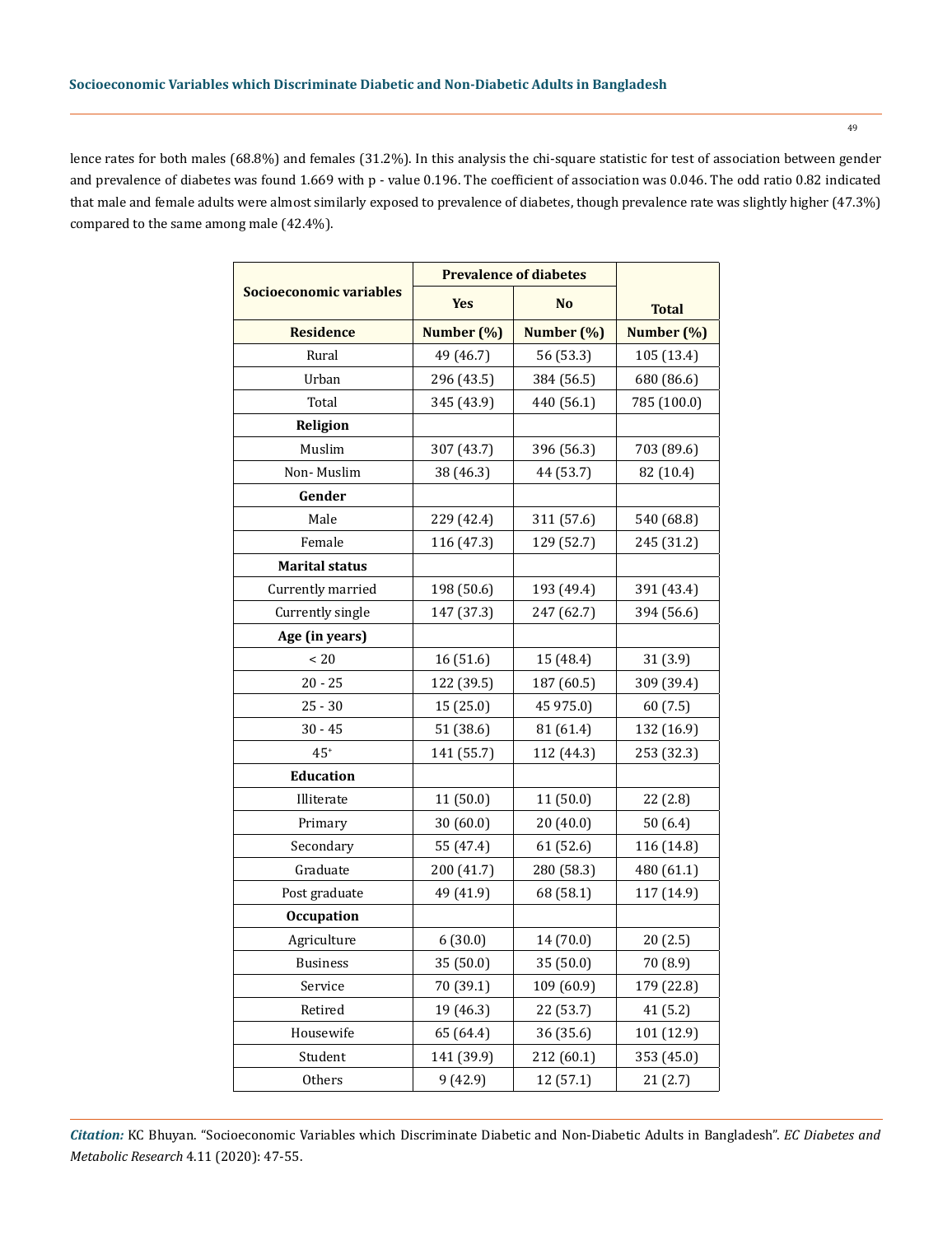| <b>Habit of taking process</b><br>food |            |            |            |  |
|----------------------------------------|------------|------------|------------|--|
| Yes                                    | 171 (40.3) | 253 (59.7) | 424 (54.0) |  |
| N <sub>o</sub>                         | 174 48.2   | 187 51.8   | 361 46.0   |  |
| Income (in 000 taka)                   |            |            |            |  |
| $<10$                                  | 24 (28.9)  | 59 (71.1)  | 83 (10.6)  |  |
| $10 - 20$                              | 31 (37.8)  | 51 (62.2)  | 82 (10.4)  |  |
| $20 - 30$                              | 24 (38,7)  | 38 (61.3)  | 62 (7.9)   |  |
| $30 - 40$                              | 22 (43.1)  | 29 (56.9)  | 51(6.5)    |  |
| $40 - 60$                              | 20 (51.3)  | 19 (48.7)  | 39 (5.0)   |  |
| $60+$                                  | 31 (47.7)  | 34 (52.3)  | 65 (8.3)   |  |
| No income                              | 193 (47.9) | 210 (52.1) | 403 (51.3) |  |
| <b>Change of food habit</b>            |            |            |            |  |
| Yes                                    | 179 (43.1) | 236 (56.9) | 415 (52.9) |  |
| N <sub>o</sub>                         | 166 (43.9) | 204 (56.1) | 370 (47.1) |  |
| <b>Intake of restaurant food</b>       |            |            |            |  |
| Yes                                    | 144 (42.2) | 197 (57.8) | 341 (43.4) |  |
| No                                     | 201 (45.3) | 243 (54.7) | 444 (56.6) |  |
| <b>Smoking habit</b>                   |            |            |            |  |
| Yes                                    | 49 (39.2)  | 76 (60.8)  | 125 (15.9) |  |
| N <sub>o</sub>                         | 296 (44.8) | 364 (55.2) | 660 (84.1) |  |
| <b>Physical work</b>                   |            |            |            |  |
| Yes                                    | 164 (39.9) | 247 (60.1) | 411 (52.4) |  |
| No                                     | 181 (48.4) | 193 (51.6) | 374 (47.6) |  |
| <b>BMI</b>                             |            |            |            |  |
| Underweight                            | 6(23.1)    | 20 (76.9)  | 26 (3.3)   |  |
| Normal                                 | 27 (33.3)  | 54 (66.7)  | 81 (10.3)  |  |
| Overweight                             | 173 (43.5) | 225 (56.5) | 398 (50.7) |  |
| Obese                                  | 139 (49.6) | 141 (50.5) | 280 (35.7) |  |

*Table 1: Distribution of adults according to different socioeconomic variables and prevalence of diabetes.*

The maximum (39.4%) respondents were of age 20 - 25 years. Among this group the prevalence rate of diabetes was 39.5 percent the next bigger group of respondents (32.3%) were of age 45 years and above and prevalence rate among them was 55.7 percent. Higher prevalence rate (51.6%) was also observed among the respondents of age less than 20 years. The differentials in prevalence rates among investigated units of different age groups were significant ( $\chi^2$  = 27.757, p-value = 0.000). The coefficient of association was 0.185. The odd ratio 2.02 indicated that the chance of prevalence among adults of age 45 years and above was almost double than that of adults of other age groups. This chance was smaller for the adults of lower age groups (odd ratio =1.61 for the adults of age group 30 years and above). Though 51.6 percent respondents of age less than 20 years were diabetic patients, their chance to be exposed to diabetes was 38 percent more than the adults of other age groups (O.R.= 1.38). Again, this risk was less (O.R.= 0.74) for the respondents of age group 20 to 25 years compared to adults of other age groups.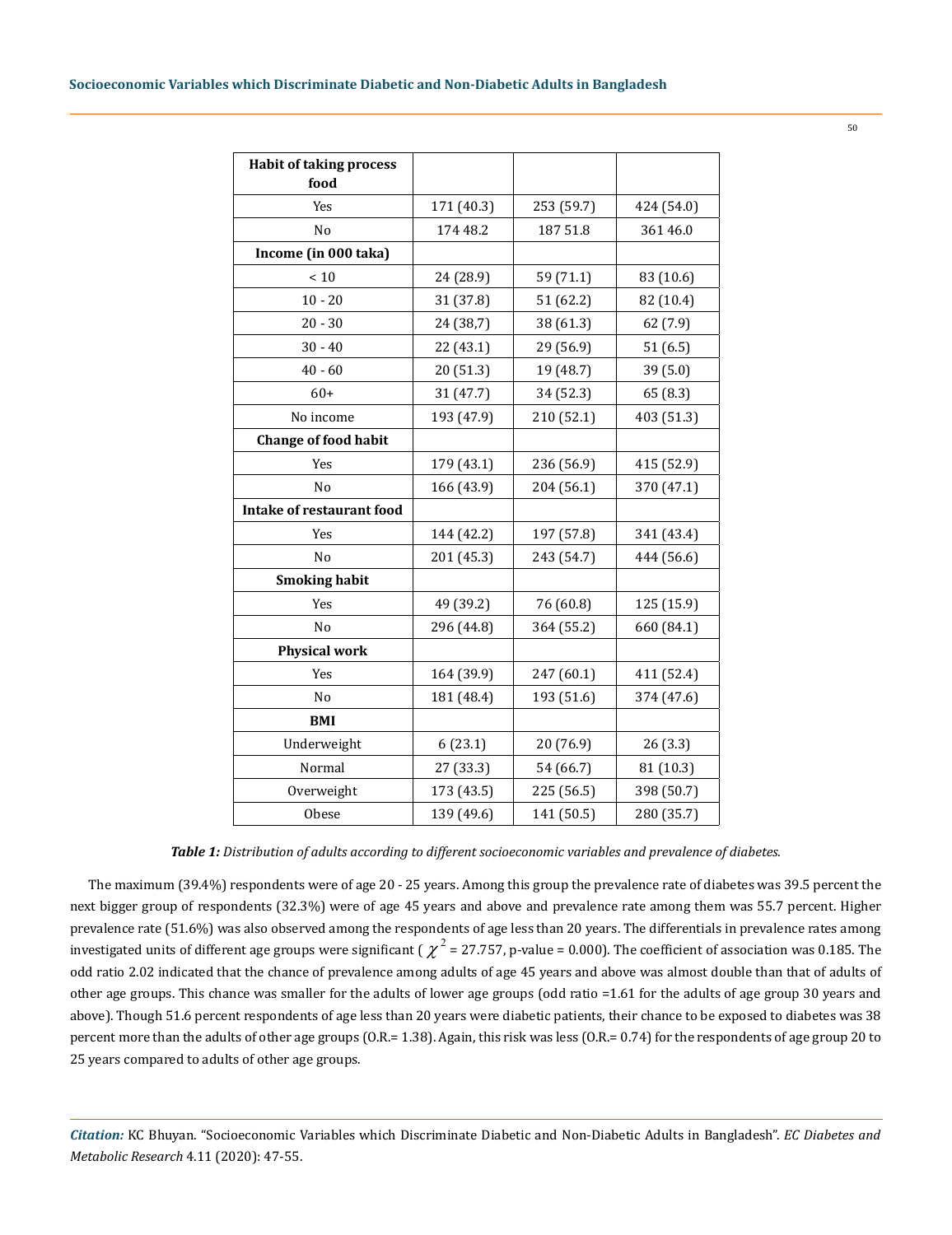Among the respondents 49.8 percent were currently married and 50.6 percent of them were diabetic patients. The prevalence rate was 0.373 among the adults who were living single. This variation in prevalence rates was significantly different for the variation in marital status (  $\chi^2$  =15.234, p-value=0.000). The coefficient of association was 0.138. The odd ratio 1.72 indicated that the currently married adults had more chance to be of diabetic patients by 72 percent.

Most of the investigated adults were graduate (61.1%) and prevalence of diabetes among them was 41.7%. There were 9.2 percent adults who were educated up to primary level. The prevalence rate among them was 0.569. However, change in level of education was not significantly associated with the change in prevalence of diabetes ( $\chi^2$  = 7.34, p -value = 0.119). The coefficient of association between level of education and prevalence of diabetes was 0.096. The odd ratio 1.78 indicated that those who were educated up to primary level were more exposed to diabetes by 78 percent compared to the rate of exposed to diabetes by the adults of other levels of education. The post graduate adults were almost similarly exposed to prevalence of diabetes in comparison with exposure of adults of other levels of education (O.R. = 0.90). But the graduate adults were less exposed to prevalence of diabetes (O.R. = 0.69).

Majority (45.0%) of the respondents were students. The rate of prevalence of diabetes among them was 0.399. The next higher group of respondents were (22.8%) servicepersons and 39.1 percent of them were diabetic patients. The percentage of adult housewives was 12.9 and 64.4 percent of them were diabetic patients. The prevalence rates varied significantly with the variation of occupation of the adults ( $\chi^2$  = 28.804, p value = 0.000). The coefficient of association of occupation and prevalence of diabetes was 0.172. Compared to the adults of different professions the housewives were 161% more exposed to diabetes. This was observed from the result of odd ratio, O.R  $= 2.61$ . The retired persons were also at higher risk of diabetes compared to the risk of different other professional groups ( $0.R = 1.11$ ). Similar was the case for business persons (O.R.= 1.31).

The percentage of respondents without income was 51.3. Among them 47.9 percent were diabetic patients. The highest prevalence rate (51.3%) was observed among the respondents having income (40 - 60) thousand taka (Bangladesh currency). The lowest prevalence rate was noted among the adults who had income less than 20 thousand taka. There was significant association between level of income of the respondents and prevalence of diabetes ( $\chi^2$  = 13.339, p value = 0.038). The coefficient of association was 0.129. The odd ratio 1.39 indicated that those who had no income were at more risk of prevalence of diabetes by 39 percent compared to the risk of respondents of other income groups. Lower income (< 20 thousand) group of respondents were at lower risk of diabetes (O.R.= 0.57) compared to the risk of adults of other income levels. Highest income group of adults (60 thousand and above) were also at higher risk of prevalence of diabetes by 18 percent compared to the adults of other income levels (O.R.= 1.18).

Among the investigated adults 52.9 percent reported that their food habit was changed. But change of food habit had no influence on prevalence of diabetes ( $\chi^2$  = 0.238, p - value = 0.625). The coefficient of association was 0.017. The odd ratio 0.93 indicated that the change of food habit did not increase the risk of prevalence of diabetes. Again, 43.4 percent adults reported that they were habituated in taking restaurant food and 42.2 percent of them were diabetic patients. But prevalence of diabetes was independent of habit of taking restaurant food ( $\chi^2$  = 0.724, p - value = 0.395). The coefficient of association was 0.03. The odd ratio 0.98 also indicated that the risk of prevalence of diabetes was almost similar for the adults irrespective of habituated or not habituated in taking restaurant food. Similar was the case with habit of smoking. There were 15.9 percent smokers and 39.2 percent of them were diabetic patients. However, smoking habit was not associated with prevalence of diabetes ( $\chi^2$  = 1.361, p - value = 0.243). Smokers were not more exposed to prevalence of diabetes (O.R. = 0.79). However, there was significant association between prevalence of diabetes and habit of taking process food ( $\chi^2$ =4.902, p -value = 0.027). The coefficient of association was 0.079. But the odd ratio 0.73 did not indicate that the intake of process food created the extra problem for diabetes.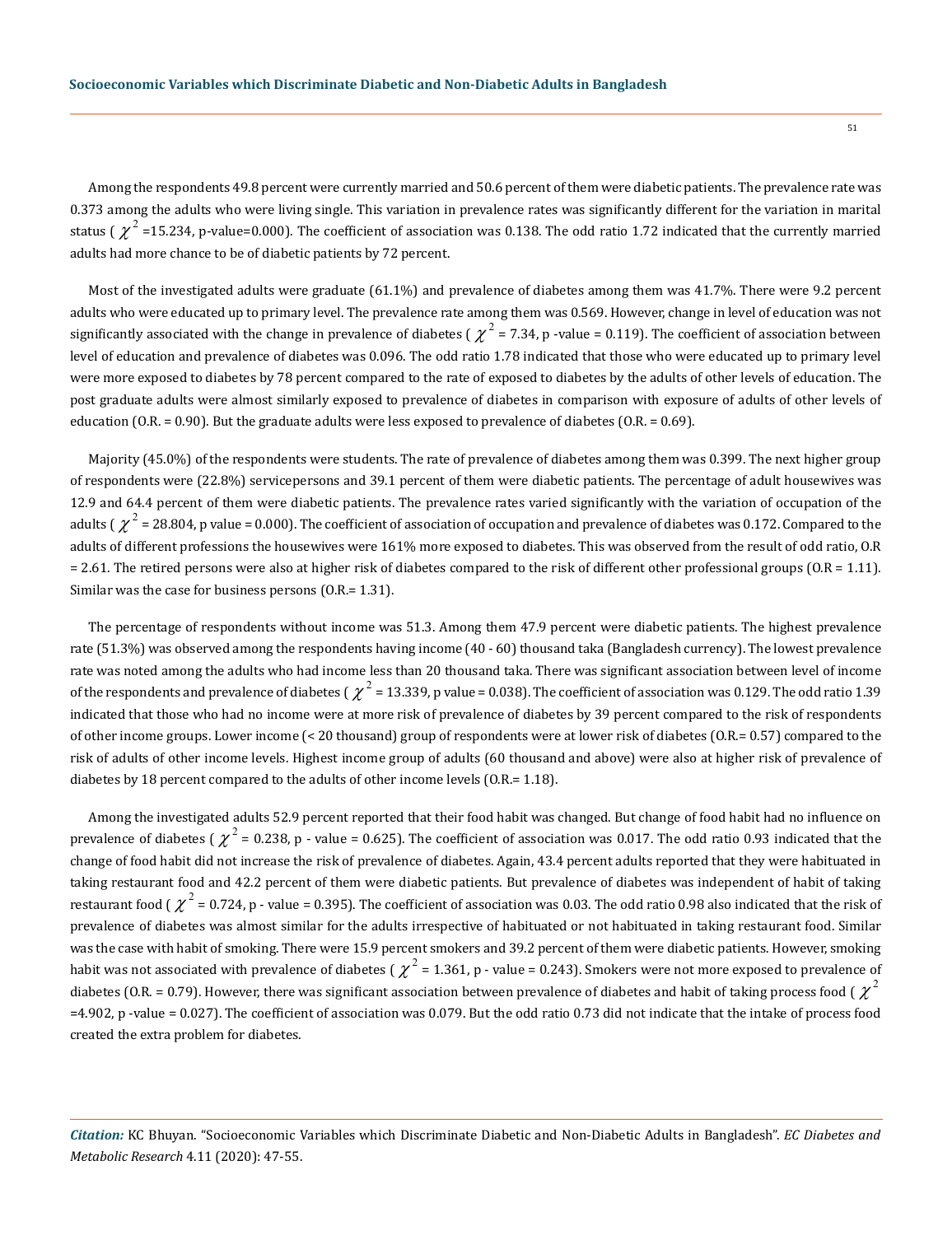52

The level of obesity was significantly associated with prevalence of diabetes ( $\chi^2$  =12.026, p - value = 0.007). The coefficient of association was 0.123. The percentage of overweight and obese adults was 86.4. Among the obese adults 49.6 percent were diabetic patients and this group of adults were 43 percent more exposed to diabetes (O.R. = 1.43).

#### **Discriminant analysis**

The results presented above provided the evidence that some of the socioeconomic characteristics were significantly associated with prevalence of diabetes. This association indicated that a particular socioeconomic variable enhanced the prevalence of diabetes and due to this variable the adults were at more risk of prevalence of diabetes. For example, obesity enhanced the risk of diabetes. At this stage one might be interested to detect the most responsible variable for prevalence of diabetes. The detection of such responsible variable can be done by discriminant analysis. From the discriminant analysis (Table 2) it was noted that the most responsible variable for discrimination between diabetic and non-diabetic adults was marital status followed by BMI, income and age. This was observed from the absolute value of correlation coefficient of the discriminant function score and a variable. The analysis was significant as Wilks  $\Lambda$  = 0.824 and the corresponding  $\chi^2$  = 61.106 with p - value = 0.000.

| <b>Variable</b> | <b>Coefficient of</b><br>function | <b>Correlation</b><br>coefficient | <b>Variable</b> | <b>Coefficient of</b><br>function | <b>Correlation</b><br>coefficient |
|-----------------|-----------------------------------|-----------------------------------|-----------------|-----------------------------------|-----------------------------------|
| Residence       | $-0.075$                          | $-0.075$                          | Income          | 0.645                             | 0.423                             |
| Religion        | 0.081                             | 0.058                             | Food habit      | 0.005                             | 0.061                             |
| Gender          | $-0.108$                          | 0.161                             | Restaurant food | $-0.039$                          | 0.106                             |
| Marital status  | $-0.594$                          | $-0.464$                          | Process food    | 0.178                             | 0.277                             |
| Age             | 0.151                             | 0.404                             | Smoking habit   | 0.111                             | 0.146                             |
| Education       | $-0.310$                          | $-0.273$                          | Physical work   | 0.317                             | 0.300                             |
| Occupation      | 0.204                             | 0.001                             | BMI             | 0.339                             | 0.458                             |

*Table 2: Results of discriminant analysis.*

#### **Discussion**

The present analysis was done to discriminate between diabetic and non-diabetic adults of 18 years and above using the data recorded from 785 adults living in both urban and rural areas of Bangladesh. Most (86.6%) of the respondents were from urban area and a big group (43.5%) of them were diabetic patients. The percentage of rural diabetic patients was 46.7. However, these prevalence rates were statistically similar. Prevalence of diabetes was noted statistically similar irrespective of religion and gender of the adults. These phenomena of prevalence of diabetes were reported in other studies also [14,15]. Higher prevalence rate (55.7%) was observed among the adults of age 45 years and above. Similar findings were reported in both home and abroad [15,22,33]. The risk of prevalence was increasing with the increase in age. The adults of age 45 years and above had 60 percent more risk [34] to be diabetic. The risk of currently married adults was more than the risk of currently single adults (R.R = 1.32). Similar result was reported earlier [18]. It was reported that low level of education was a risk factor for prevalence of diabetes [7]. The present analysis also provided the similar information as the risk ratio was 1.70 for the adults educated up to primary level. But the overall prevalence rates were not statistically different for the adults of different levels of education. The prevalence rate of diabetes was highest (64.4%) among housewives followed by the rate of business persons (50%) and retired persons (46.3%). This rate was lowest (30.0%) among farmers. Their risk ratio was also less (0.58) which indicated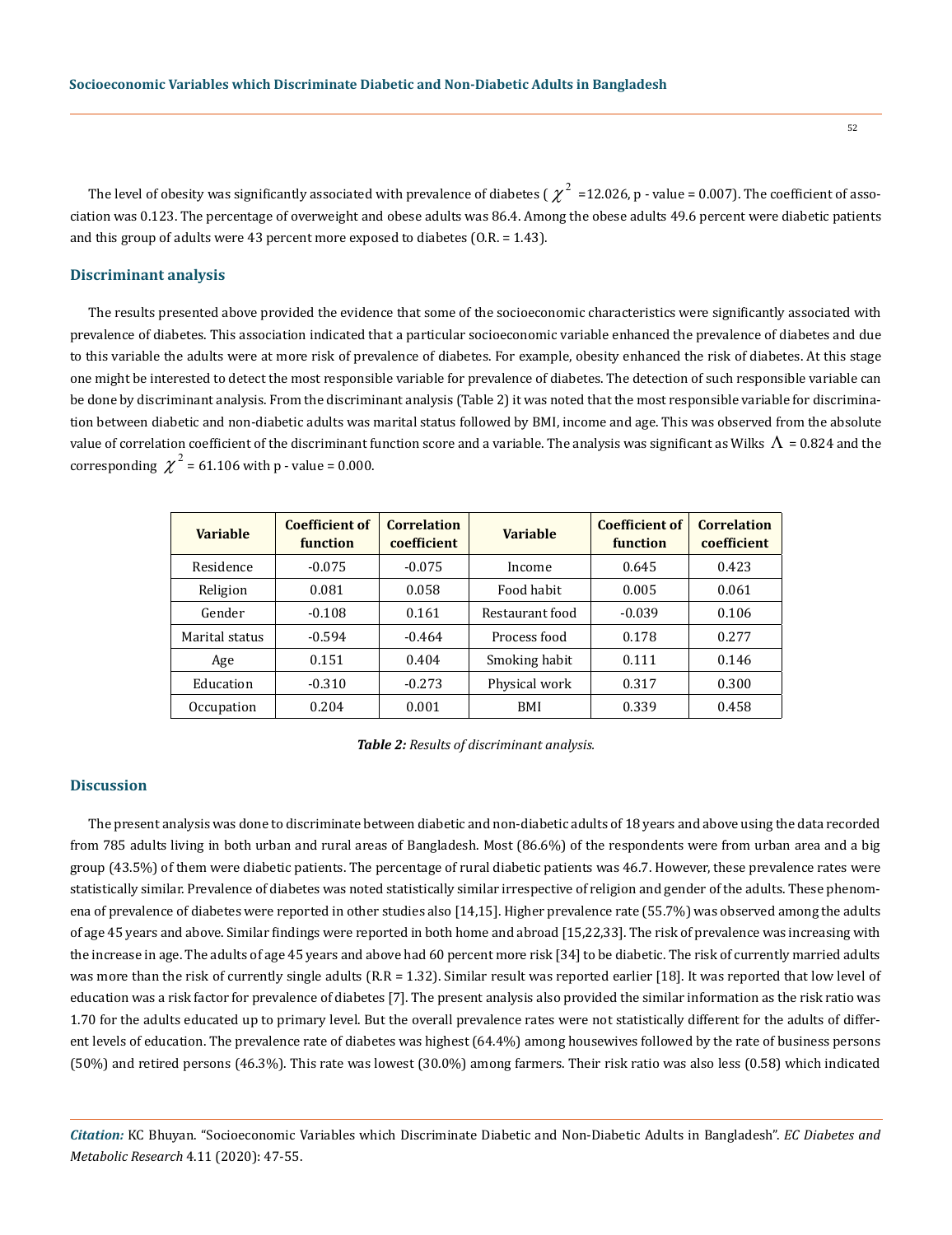that the farmers were not at the risk of diabetes. But for the business persons the risk of diabetes was around 57 percent more compared to the risk of other professionals (R.R = 1.57). Upward social mobility of adults in respect of occupation pushed them towards diabetes. This phenomenon was reported in another study [18]. Among the investigated adults majority (51.3%) had no income. But for them the risk of diabetes was 17 percent more (R.R = 1.17) compared to that of adults of other income groups. Similar result was reported abroad [12]. Again, higher income group of adults were (income 40 thousand taka and above) 13.3 percent and prevalence rate among them was 49 percent. For this group the risk of diabetes was higher (R.R = 1.23) compared to the risk of adults of other income levels. Similar result was reported in another study [18].

The change of food habit, habit of taking restaurant food and smoking habit of the adults had no significant impacts on prevalence of diabetes. But non-involvement of adults in physical activities enhanced the rate of prevalence. This group were at more risk of diabetes by 20 percent compared to the risk of adults who were doing some physical activities (R.R = 1.20). Similar finding was reported in other studies [16,17]. The habit of taking process food was not independent of prevalence of diabetes. But the risk ratio 0.86 did not provide any evidence which was unfavorable for the adults who were taking processed food. This analysis also provided the information that level of obesity and prevalence of diabetes were significantly associated. Similar results were reported in both home and abroad [18-22]. The risk of prevalence of diabetes among overweight and obese adults was 9 percent more compared to the risk of adults who were not obese.

There was significant difference between diabetic and non-diabetic adults in respect of some of the socioeconomic variables. The most responsible variable for this difference was marital status followed by BMI, income and age.

#### **Conclusion**

The study was planned to identify some socioeconomic variables responsible in discriminating some diabetic and non-diabetic adults of age 18 years and above living in rural and urban areas of Bangladesh. It was observed that in respect of marital status, body mass index, income and age the diabetic and non-diabetic adults were significantly different. It was evident from the results of higher absolute values of correlation coefficients of the variables and discriminant function score. The most responsible variable for discrimination was marital status. Married adults were 72% more exposed to the prevalence of diabetes. Obese adults had 43% more chance to face this health problem. The adults of age 45 years and above were more than two times exposed to the prevalence of diabetes. Beside these variables, lower level of education, being housewife, and lower income level were the influencing variables for this health hazard.

The effects of diabetes mellitus include long term damage, dysfunction and failure of various organs. It is also associated with health hazard such as gangrene, blindness, kidney failure [12-15] and also with some other non-communicable diseases. According to different studies [18-21] it was observed that Asia and Eastern Pacific regions were particularly affected due to these diseases. Bangladesh belongs to these regions and hence non-communicable diseases including diabetes are the major health burden for the people of Bangladesh.

Therefore, attention is to be focused

- (i) To halt the rise in diabetes by encouraging people to participate in blood screening programs regularly,
- (ii) To encourage people to be involved in either some sorts of physical activities or to do some physical exercises,
- (iii) To motivate people so that they can avoid sedentary entertainment and unhygienic activities,
- (iv) To motivate the urban people to walk a while or they can be encouraged not to avail the vehicles in their movement towards their working place, if it is within walking distance,

*Citation:* KC Bhuyan. "Socioeconomic Variables which Discriminate Diabetic and Non-Diabetic Adults in Bangladesh". *EC Diabetes and Metabolic Research* 4.11 (2020): 47-55.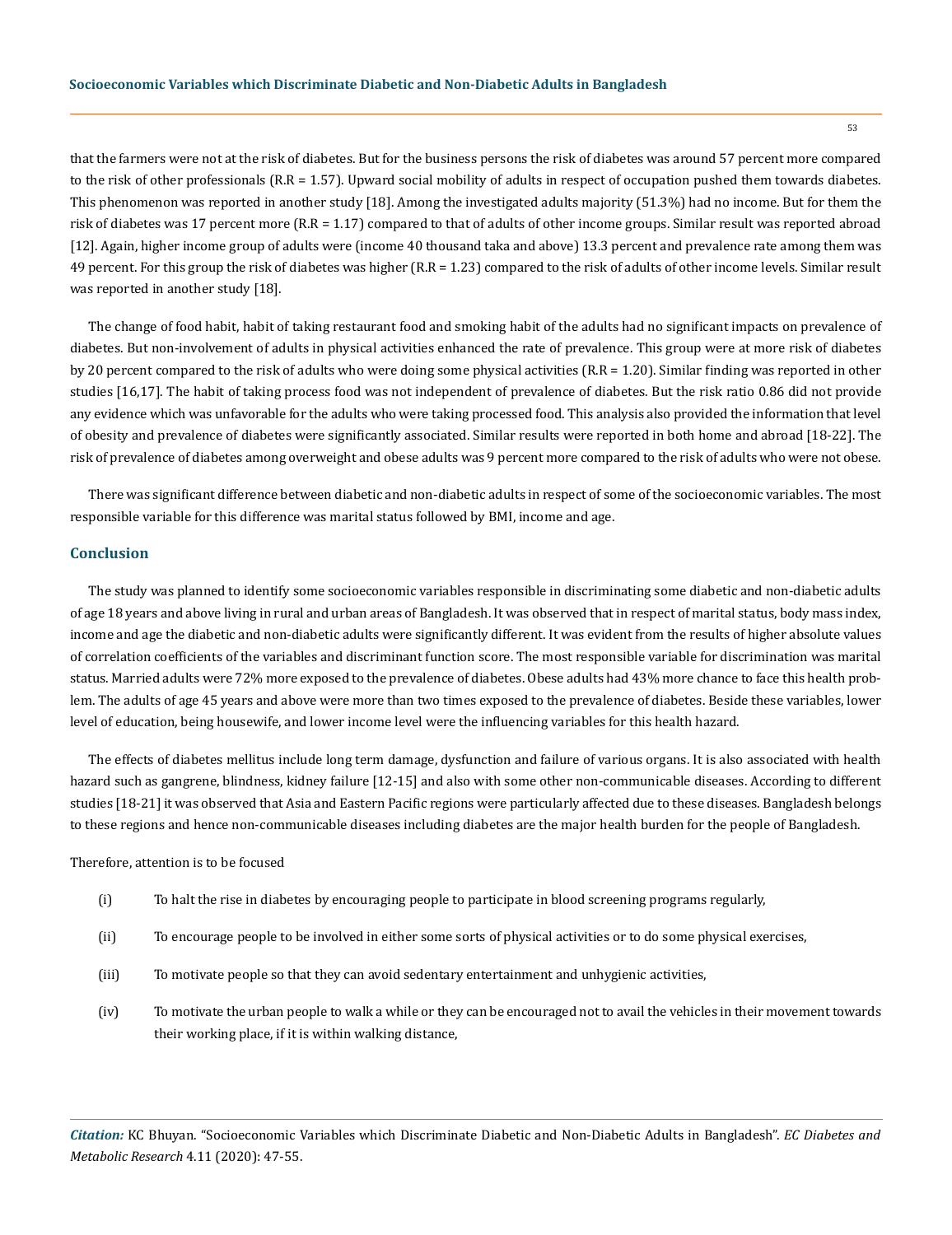(v) To encourage people so that they can give up smoking habit and habit of taking fast food and high calorie food from restaurant.

The health authority can play a decisive role to implement the above suggested steps.

## **Bibliography**

- 1. Sarwar N., *et al.* ["Diabetes mellitus, fasting blood glucose concentration and risk of vascular diseases: a collaborative meta-analysis of](https://pubmed.ncbi.nlm.nih.gov/20609967/)  [102 prospective studies. Emerging Risk Factors Collaboration".](https://pubmed.ncbi.nlm.nih.gov/20609967/) *Lancet* 375 (2010): 2215- 2222.
- 2. Ramchandran A., *et al.* ["Trends in prevalence of diabetes in Asian countries".](https://pubmed.ncbi.nlm.nih.gov/22737281/) *World Journal of Diabetes*3.66 (2012): 110-117.
- 3. World Health Organization. Fact Sheets/detail/obesity-and-overweight. WHO (2018).
- 4. Bourne RR., *et al.* "Causes of vision loss worldwide, 1990 -2010: a systematic analysis". *Lancet Global Health* 1.6 (2013): e339-e349.
- 5. International Diabetic Federation. Diabetic Atlas, 4th edition. IDF (2009).
- 6. Espelt A., *et al.* ["Socioeconomic position and type II diabetes mellitus in Europe 1999 2009: a panoroma of inequalities".](https://pubmed.ncbi.nlm.nih.gov/21418003/) *Current Diabetes Reviews* [7.3 \(2011\): 148-158.](https://pubmed.ncbi.nlm.nih.gov/21418003/)
- 7. [Saydah S and Lochner K. "Socioeconomic status and risk of diabetes related mortality in the U.S".](https://pubmed.ncbi.nlm.nih.gov/20433032/) *Public Health Reports* 125 (2010):377 [-388.](https://pubmed.ncbi.nlm.nih.gov/20433032/)
- 8. Rabi DM., *et al.* ["Association of socioeconomic status with diabetes prevalence and utilization of diabetes care services".](https://pubmed.ncbi.nlm.nih.gov/17018153/) *BMC Health [Services Research](https://pubmed.ncbi.nlm.nih.gov/17018153/)* 6 (2006): 124.
- 9. Dyck R., *et al.* ["Prevalence, risk factors and co-morbidities of diabetes among adults in rural Saskatchewan: The influence of farm](https://pubmed.ncbi.nlm.nih.gov/23289729/)  [residence and agriculture related exposures".](https://pubmed.ncbi.nlm.nih.gov/23289729/) *BMC Public Health* 13 (2013): 7.
- 10. Lee DS., *et al.* ["Trends in risk factors for cardiovascular disease in Canada: Temporal, Socio-demographic and Geographic Factors".](https://pubmed.ncbi.nlm.nih.gov/19620271/)  *[Canadian Medical Association Journal](https://pubmed.ncbi.nlm.nih.gov/19620271/)* 181 (2009): E55-E66.
- 11. Tripathy JP., *et al.* ["Prevalence and risk factors of diabetes in a large community based study in North- India. Results from a STEPS](https://www.researchgate.net/publication/312645832_Prevalence_and_risk_factors_of_diabetes_in_a_large_community-based_study_in_North_India_results_from_a_STEPS_survey_in_Punjab_India)  survey in Punjab, India". *[Diabetology and Metabolic Syndrome](https://www.researchgate.net/publication/312645832_Prevalence_and_risk_factors_of_diabetes_in_a_large_community-based_study_in_North_India_results_from_a_STEPS_survey_in_Punjab_India)* 9 (2017): 8.
- 12. Bird Y., *et al.* ["The relationship between socioeconomic and associated conditions; A cross-sectional population study in Saskatch](https://pubmed.ncbi.nlm.nih.gov/26458543/)ewan, Canada". *[International Journal for Equity in Health](https://pubmed.ncbi.nlm.nih.gov/26458543/)*14 (2015): 93.
- 13. Carter JS., *et al.* ["Non- insulin dependent diabetes mellitus in minorities in the United States".](https://europepmc.org/article/med/8686981) *Annals of Internal Medicine* 125 (1996): [221-232.](https://europepmc.org/article/med/8686981)
- 14. Mortuza A., *et al.* "A study on identification of socioeconomic variables associated with non-communicable diseases among Bangladeshi adults". *American Journal of Biomedical Science and Engineering*4.3 (2018): 24-29.
- 15. Bhuyan KC., *et al.* ["Discriminating patients suffering from non-communicable diseases: A case study among Bangladesh adults".](https://biomedres.us/fulltexts/BJSTR.MS.ID.001898.php) *Bio[medical Journal of Scientific and Technical Research](https://biomedres.us/fulltexts/BJSTR.MS.ID.001898.php)* 10.1 (2018).
- 16. [BhuyanKC and Fardus J. "Discriminating Bangladeshi adults by level of obesity".](https://lupinepublishers.com/medical-science-journal/fulltext/discriminating-bangladeshi-adults-by-level-of-obesity.ID.000152.php) *LOJ Medical Sciences*3.1 (2019): 184-191.
- 17. [Urmi AF and Bhuyan KC. "Identification of factors responsible for obesity in children and adolescents of some affluent families".](https://biomedres.us/pdfs/BJSTR.MS.ID.002017.pdf) *Bio[medical Journal of Scientific and Technical Research](https://biomedres.us/pdfs/BJSTR.MS.ID.002017.pdf)* 10.5 (2018): 8121-8129.

*Citation:* KC Bhuyan. "Socioeconomic Variables which Discriminate Diabetic and Non-Diabetic Adults in Bangladesh". *EC Diabetes and Metabolic Research* 4.11 (2020): 47-55.